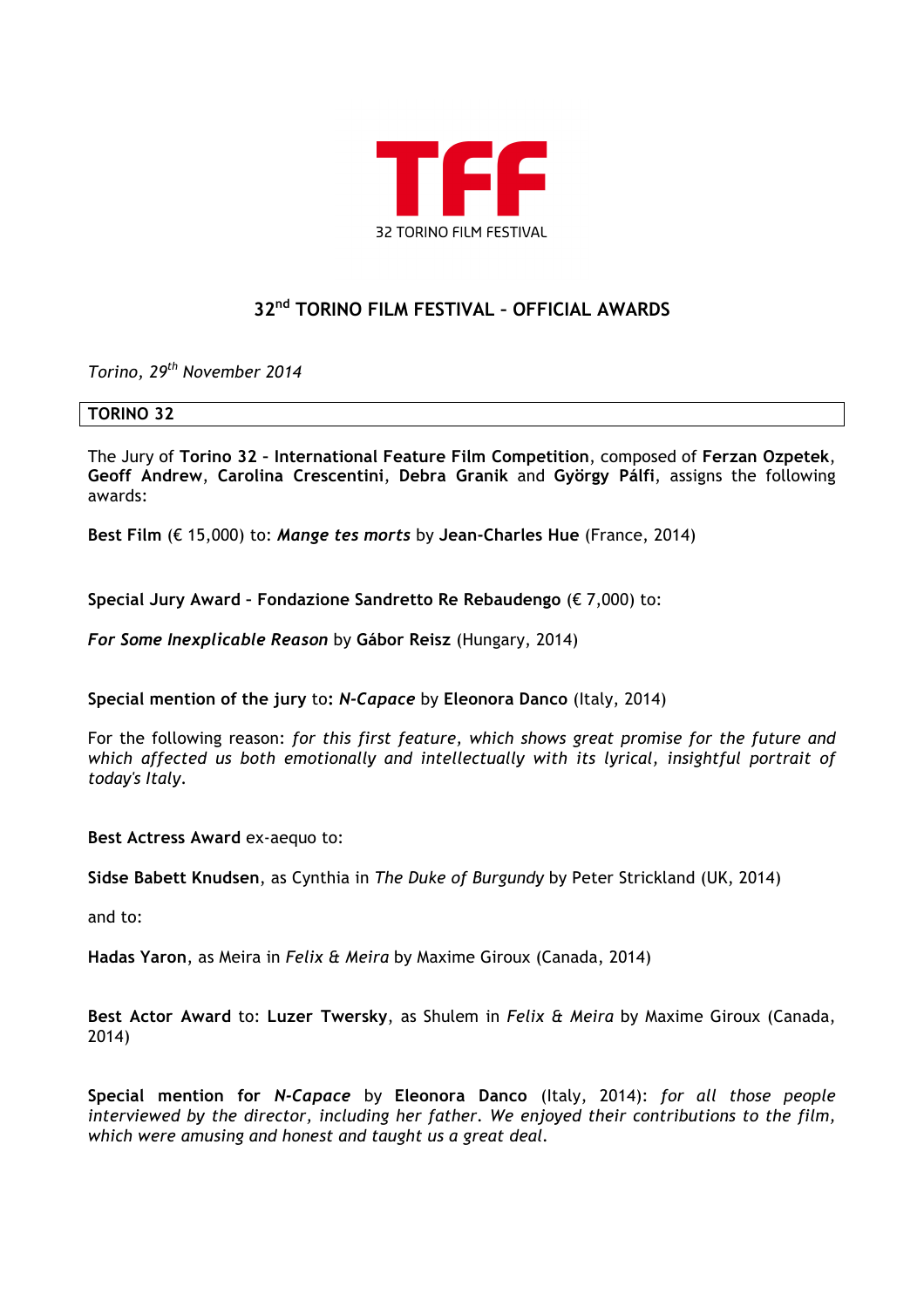**Best Screenplay Award** to: *What We Do in the Shadows* by **Jemaine Clement** and **Taika Waititi** (New Zealand, 2014)

**Audience Award** to: *For Some Inexplicable Reason* di **Gábor Reisz** (Ungheria, 2014)

**TFFdoc**

#### **INTERNAZIONALE.DOC**

The Jury of **Internazionale.doc**, composed of **Marek Hovorka**, **Fred Keleman** and **Jean-Baptiste Morain**, assigns the following awards:

**Best Film** for Internazionale.doc (€ 5,000) to: *Endless Escape, Eternal Return* by **Harutyun Khachatryan** (Armenia/Netherlands/Switzerland, 2014)

For the following reason: *with his sense for the genuine filmic elements and its conscious and careful use, Harutyun Khachatryan brings the audience in contact with the transforming flow of history and in almost physical touch with reality. Through the profound beauty of the images, the use of time and the atmospherical sound and music, the loneliness of the human being in this world is transcended to a metaphysical level, where it connects the audience with the bare human being and its quest and struggle for happiness, freedom and affiliation*.

**Special Jury Award** for Internazionale.doc to: *Snakeskin* by **Daniel Hui** (Singapore/Portugal, 2014)

For the following reason: *to acknowledge the director in his search for truth and for an imaginative cinematographics form to tell the confusion story, full of ghosts, of his country. In "Snakeskin" Daniel Hui succeeds in creating an atmosphear which connects the audience with the regional spiritual reality*.

# **ITALIANA.DOC**

The Jury of **Italiana.doc**, composed of **Maria Bonsanti**, **Jacopo Quadri** and **Marco Santarelli**, assigns the following awards:

**Best Film** for Italiana.doc in collaboration with **Persol** (€ 5,000) to: *Rada* by **Alessandro Abba Legnazzi** (Italy, 2014)

For the following reason: *for the ability to relate and challenge, in a cinematographic space, made of life-stories and characters*.

**Special Jury Award** for Italiana.doc goes to: *24 heures sur place* by **Ila Bêka** and **Louise Lemoine** (France/Italy, 2014)

For the following reason: *a film in line with the tradition of cinematography that manages to fully actualize it with due generosity of style and content*.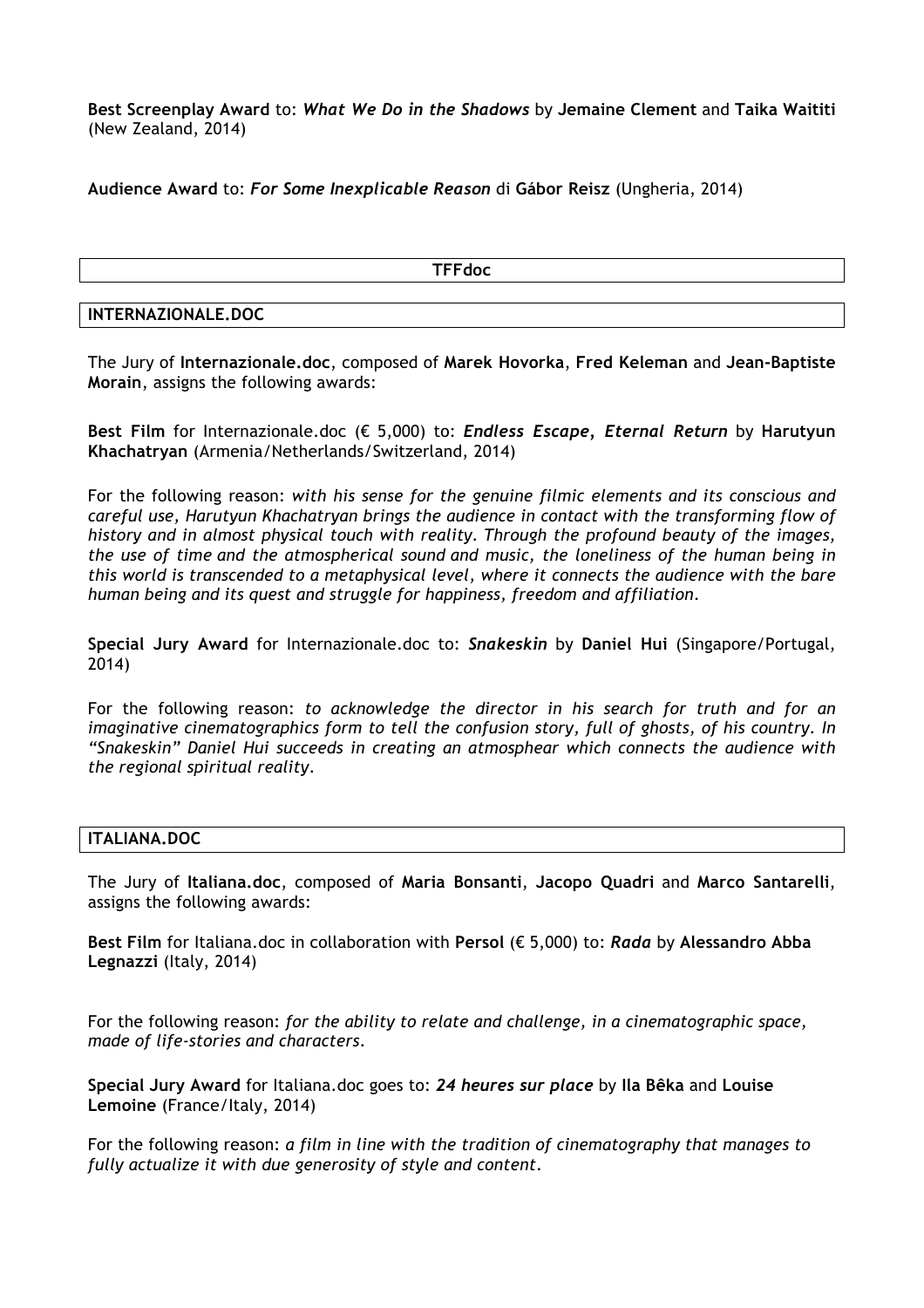#### **ITALIANA.CORTI**

The Jury of **Italiana.corti**, composed of **Silvia Calderoni**, **Niccolò Contessa** and **Rä Di Martino**, assigns the following awards:

**Chicca Richelmy Award for Best Film** (€ 2,000 offered by the Associazione Chicca Richelmy) to:

*Panorama* by **Gianluca Abbate** (Italy, 2014)

For the following reason: *for the excellent work done bringing into being and elaborating the imagery, which immediately becomes narrative flux, composing a urban paste where the present transfigures into unrestricted future*.

**Special Jury Award** to: *Il mare* di **Guido Nicolás Zingari** (Italy, 2014)

For the following reason: *for the ability to conjugate the power of image with a delicate eye, moving fluidly through suggestive dramaturgy and pure observation*.

## **SPAZIO TORINO – COMPETITION FOR FILMMAKERS BORN OR LIVING IN PIEDMONT**

**Best Short Film** to: Spazio Torino short to: *Mon baiser de cinema* by **Guillaume Lafond** and **Gianluca Matarrese** (France, 2014)

For the following reason: *for the innocent and sentimental tribute to timeless film*.

#### **FIPRESCI AWARD**

The Jury of the **Fipresci Award**, composed of **Gerard Casau**, **Alberto Castellano** and **Eithne O'Neill**, assigns the **Award for Best Film Premio** to:

*Mercuriales* di **Virgil Vernier** (Francia, 2014)

For the following reason: *because it combines a unique sense of reality, place and dislocation with cinematographic flair and a poetic feeling for multiethnic humanity*.

#### **CIPPUTI AWARD**

The Jury, composed of **Francesco Tullio Altan**, **Antonietta De Lillo** and **Carlo Freccero**, assigns the **2014 Cipputi Award** – **Best Film About the Working World** to:

#### *Triangle* by **Costanza Quatriglio** (Italy, 2014)

For the following reason: *for the ability to tie together and intertwine stories on the string of memory in time. Featuring a strong concept of Direction rendered through the story of a "unique" character. A documentary that shows how much we need images able to make the audience think*.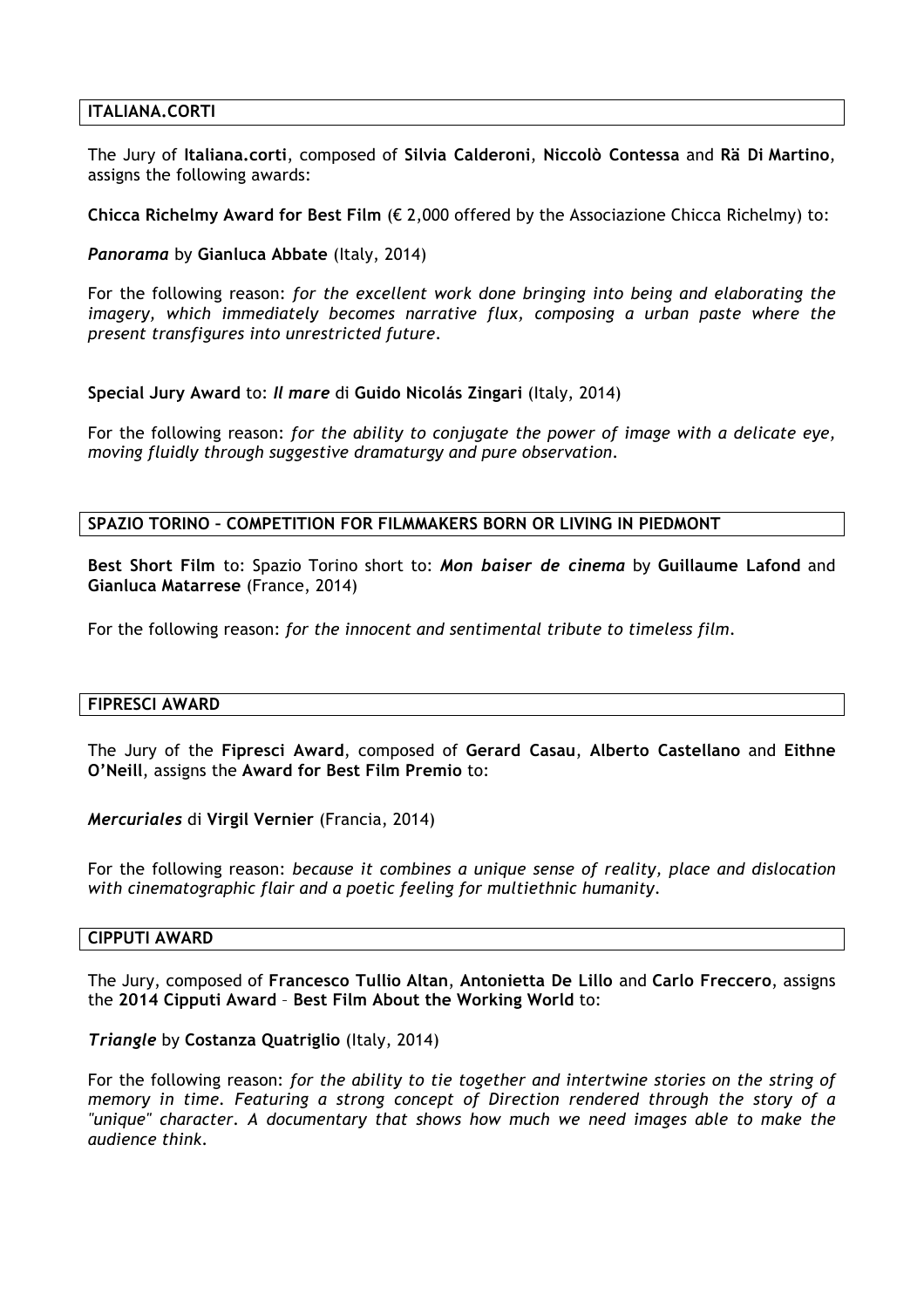# **A thank you to all those who supported the 32nd Torino Film Festival:**

Ministry for Cultural Affairs Piedmont Region and City of Turin Compagnia di Sanpaolo, Fondazione CRT and Rai

**Main Sponsor**: Intesa Sanpaolo and Maserati.

**Sponsor**: Persol.

**Official carrier:** AirFrance.

**Partner**: Rear, SubTi, Soft Solutions and Euphon.

**Cultural partners**: Fondazione Sandretto Re Rebaudengo, Associazione Chicca Richelmy, Piazza dei Mestieri, IED Torino, Fondazione Polo ITS, Università degli Studi di Torino, MyMovies.it, Fondazione Ente dello Spettacolo and Contemporary Art Torino Piemonte.

**Technical partners:** Martini, Sparea, Caffè Costadoro.

M**edia partners**: Sky, Rai Radio 3, Torino Sette, Fred Radio, Radio Cinema, Cinecittà News, Movieplayer.it, Ildocumentario.it and Festival Scope.